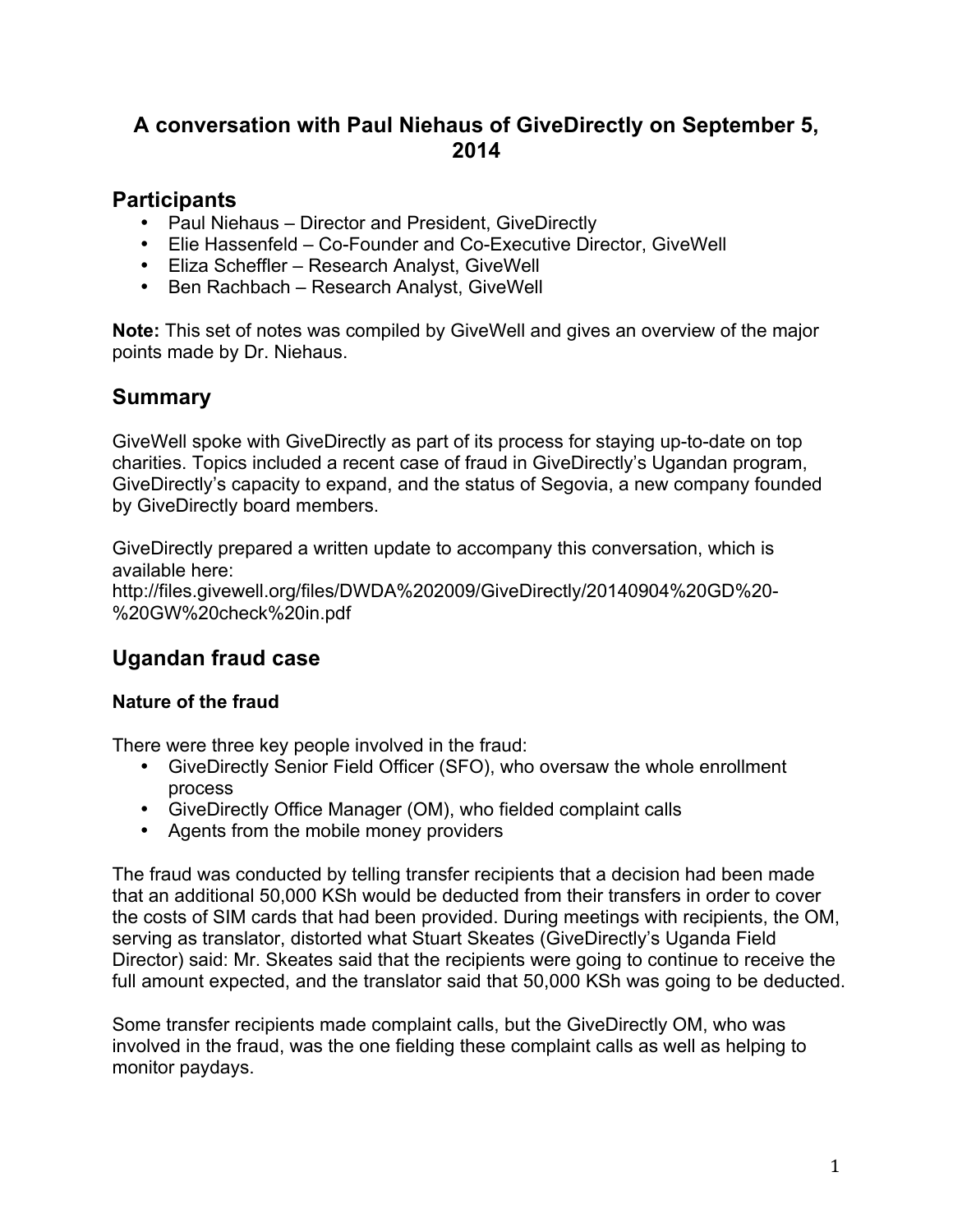#### **Discovery of the fraud**

- 1. A GiveDirectly recipient had given their SIM card to the SFO (whose contract had been terminated in April due to an unrelated issue involving a fraudulent receipt he brought to GiveDirectly for reimbursement). The recipient asked the SFO to replace his SIM card (recipients have to travel about 4 hours round trip to get this done) and the SFO had not returned it. This report was made to the hotline that the OM was answering three months after the recipient had given over their SIM card. Mr. Skeates audits the logs of these hotline calls.
- 2. GiveDirectly had been planning a full round of follow-up surveys as part of its normal process, but accelerated the follow-up surveys in response to this issue. GiveDirectly's backcheck team paused their work on enrollment for the Uganda 2M campaign and called all the recipients in that village (Kosile) to ask whether they had received all of their transfers, had any problems withdrawing, and whether GiveDirectly currently had any of their documents (e.g., SIM cards, IDs).
- 3. During this process, there were some reports of problems during paydays. Recipients were initially hesitant to come forward.
- 4. Because of the reports of payday problems, GiveDirectly began calling another village, Kawo, the following day to gather more information. Recipients in Kawo were far more forthcoming with information when asked specific questions about payday problems.
- 5. GiveDirectly continued follow-ups (conducted by a new Field Officer brought on after the SFO's and OM's dismissals) until it had spoken to about 92% of its recipients across all villages. GiveDirectly also conducted in-person visits to villages.

Dr. Niehaus mentioned two contributing factors to the fraud:

- Because GiveDirectly's Uganda program is fairly small, staff members are filling multiple roles and consequently have more leverage.
- Paydays are coordinated so that transfer recipients all collect their money on the same day. Therefore, the people who were running the event (Senior Field Officer or Office Manager, and a payment agent from the mobile money provider) have a lot of control. Mr. Skeates attends many but not all payday events. In this case, the staff members could predict which days Mr. Skeates would be present and ran the event correctly when he was there and fraudulently when he was not.

#### **GiveDirectly's reaction to the fraud**

At the time of the fraud's discovery, GiveDirectly had recently finished registering a new, \$2 million cohort for the Uganda 2M campaign. The fraud occurred during the final round of payments in the previous campaign. Consequently, the fraud did not significantly affect GiveDirectly's capacity to move money in Uganda. The start of transfers to the new cohort was delayed by about two weeks as GiveDirectly paused operations to investigate, but GiveDirectly did not have to change its operational plans.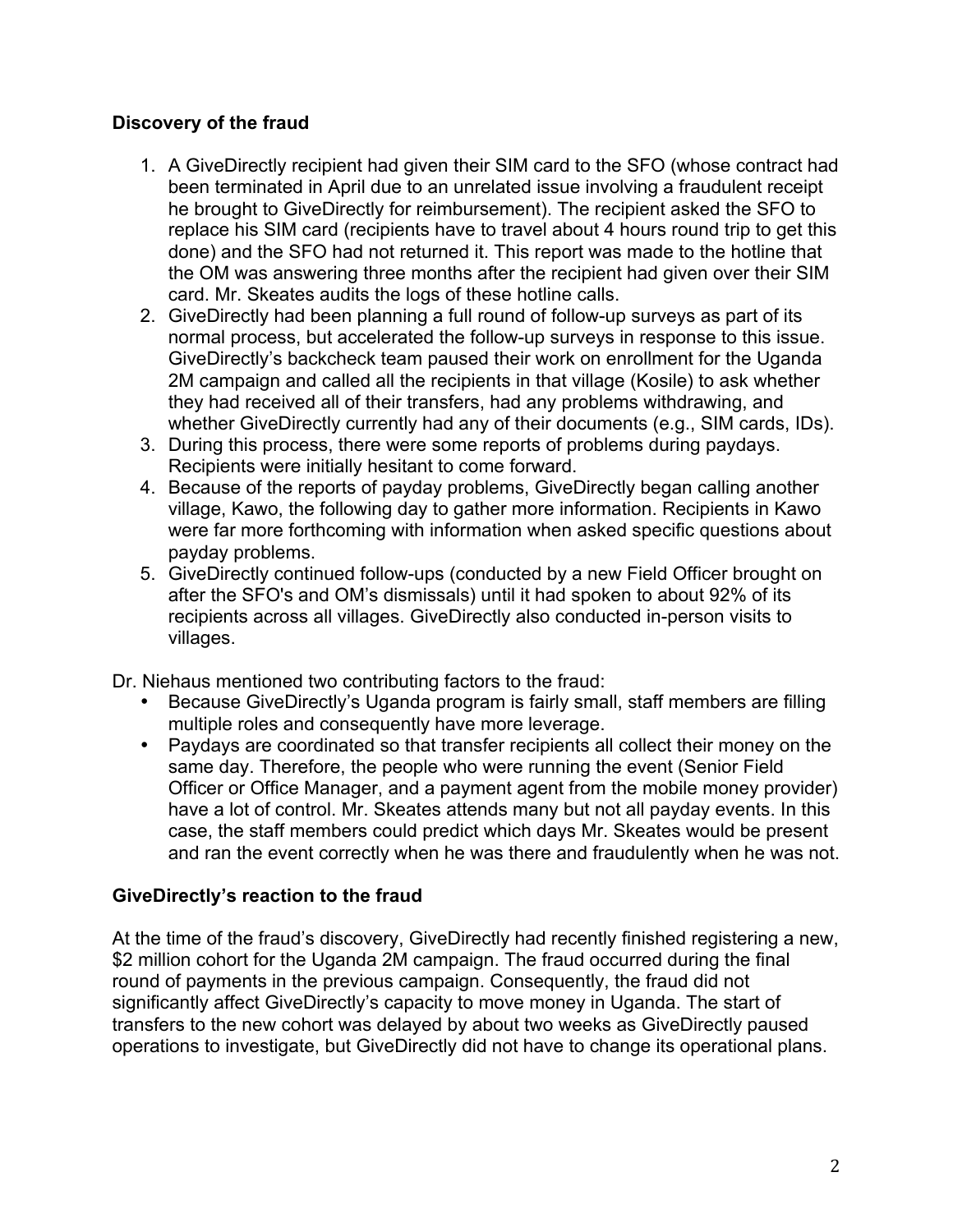GiveDirectly filed an initial police report and gave transfer recipients the option of submitting testimonies to police. (GiveDirectly left this optional because it did not want to give the police a list of its recipients.) GiveDirectly is waiting to see what the Ugandan police will be able to do before deciding whether to reimburse recipients who had money stolen, in order to avoid having recipients doubly reimbursed by both the police and by GiveDirectly.

GiveDirectly is making the following changes to its structure and procedures in Uganda:

- Separating jobs that were previously done by one person (e.g., GiveDirectly has moved the complaint hotline and followup calls to an office in Kamapala, so that the employees in charge of these are in a different part of the country and do not know the field staff). GiveDirectly's larger network in Kenya is already structured this way.
- Increasing payday audits by the Field Director from about 25% to 100% of paydays (2 or 3 per month).
- Conducting real-time phone spot-checks, i.e. calling recipients during payday to make sure the event is going smoothly and that recipients are receiving the correct amounts.
- Using MTN Mobile Money (MTN) instead of EZEE Money for more transfers. The network of EZEE Money agents is very limited, so the only feasible option for recipients was to withdraw funds on paydays. MTN has a larger network of agents, so while it is still more convenient for recipients to withdraw on paydays, recipients can seek other options if they prefer.
- Building a network of local, English-speaking informants (e.g., journalists, wellrespected farmers). Several people in civil service roles have told Dr. Niehaus that it is important to build such a network. Having English-speaking informants may have helped prevent the fraudulent translation that occurred in this case.

GiveDirectly currently has five Senior Field Officers (SFOs) in Kenya and one in Uganda. A Field Officer in Uganda was promoted to SFO to replace the SFO involved in the fraud, and an interim SFO was brought in from Kenya to work in Uganda for one month to help the Ugandan team recover. SFOs report directly to the Field Director. There is one SFO for each phase of GiveDirectly's process (e.g., census, enrollment, backchecks, phone checks).

The payment agency is conducting its own disciplinary process. GiveDirectly will not be working with the payment agent involved in the fraud again.

Piali Mukhopadhyay, GiveDirectly's Chief Operating Officer, International, has suggested having cameras present to take pictures as people receive their transfers.

Segovia's work will enable better fraud detection and greater data transparency, which will be especially important as GiveDirectly's scale increases.

Other instances of fraud GiveDirectly has experienced include: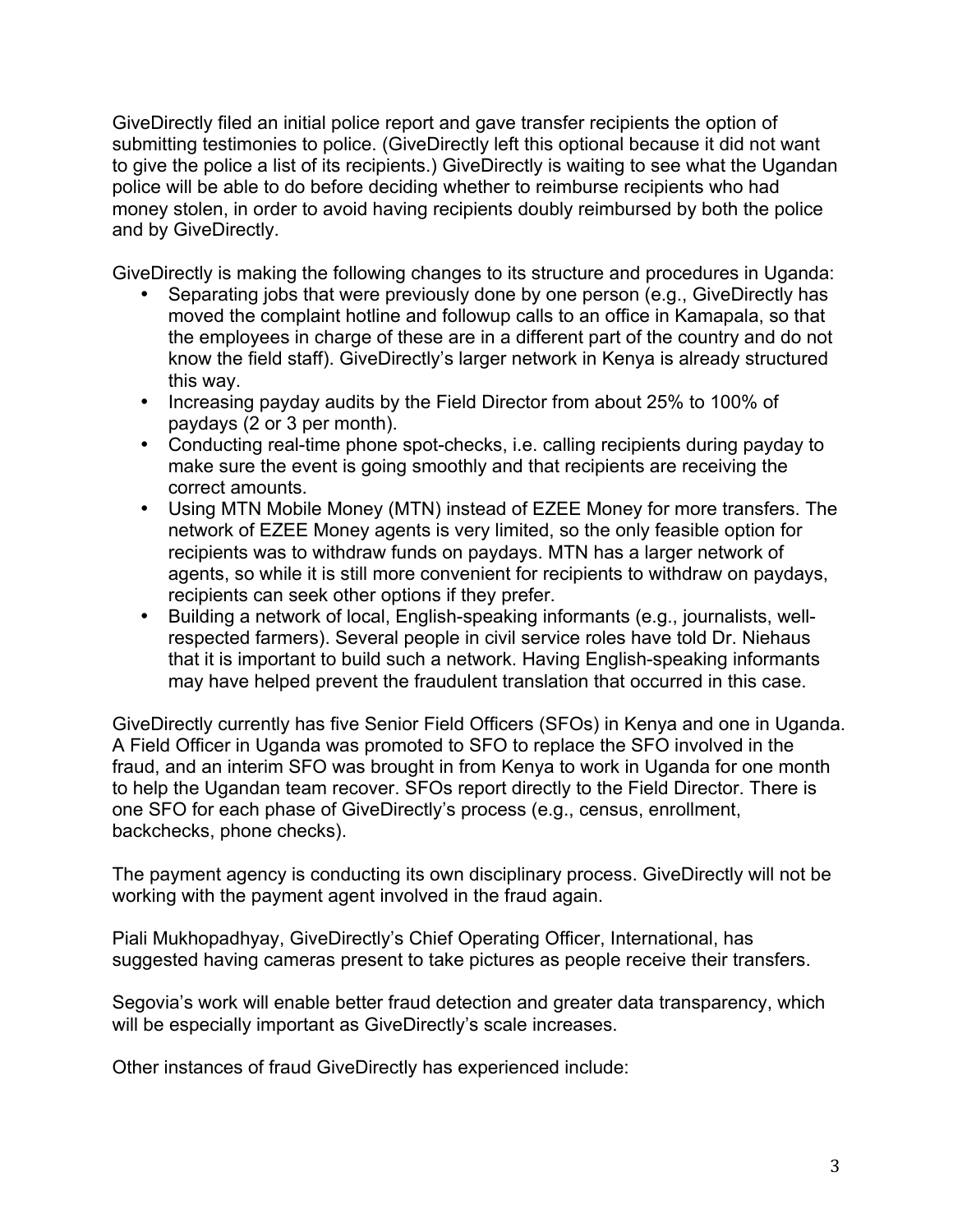- Isolated incidents of M-Pesa agents asking for bribes or higher percentage fees for processing transactions.
- Village Elders claiming to have brought GiveDirectly to their village or to have gotten a particular recipient on GiveDirectly's list and asking the recipient(s) for a gift in return.
- There are likely some transfer recipients who are falsely claiming to live in structures that would make them eligible for GiveDirectly's program.

# **Government approvals**

GiveDirectly recently received its second round of government approvals in Kenya and Uganda. Negotiations for approval with the Kenyan government took a long time. Ultimately, GiveDirectly complied with most of the government's requests (see "GiveDirectly, Ugunja-GiveDirectly conditions"). GiveDirectly did not comply with the request to give the government a list of transfer recipients. The government's formal reason for asking for a list of recipients is to coordinate GiveDirectly's work with that of government cash programs (government programs may wish to exclude recipients of GiveDirectly, though Dr. Niehaus estimates that 2-3% of GiveDirectly's recipients also receive support from government programs, see "GiveDirectly, Government cash transfers follow-up"). It is possible that the government could use the list to check whether GiveDirectly's work is targeted at a particular political party or to attempt to get money from the recipients, so GiveDirectly chose not to provide it.

GiveDirectly worked with a person in the office of the president in Nairobi who may be a useful contact for GiveDirectly in the future.

GiveDirectly's work in Kenya is currently concentrated in ethnically Luo areas. GiveDirectly is considering whether it should begin work in areas dominated by other ethnic groups, even if these are not the poorest areas, in order to send a statement that GiveDirectly's agenda has no political or ethnic bias.

# **Capacity to expand**

 

GiveDirectly has identified five or six districts in Siaya County in Kenya that are poor enough to be eligible for its program. GiveDirectly has worked in one and received approval to work in a second (Ugunja Division). It took 2.5 months to get this approval. Ugunja has room for about \$3 million<sup>1</sup> in transfer opportunities (given that half of the villages need to be set aside for controls in the general equilibrium study [see below]).

In Uganda, GiveDirectly renewed both national registration and Bukedea Districtspecific registration for one year. The amount GiveDirectly moves in that year will

<sup>&</sup>lt;sup>1</sup> 83 non-control villages \* 90 households/village \* 40% eligibility \* \$1,000/household = \$2,988,000.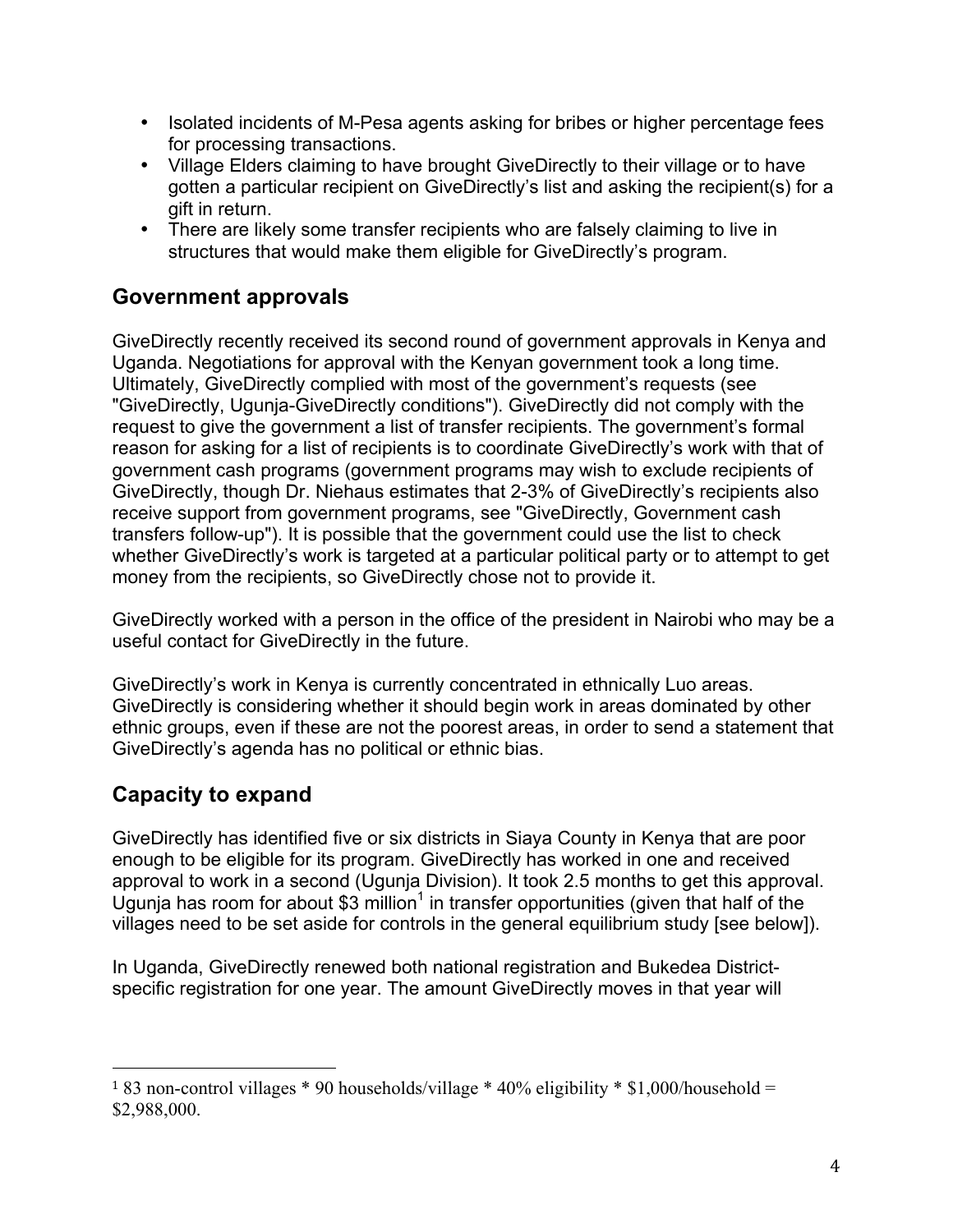depend more on fundraising than on approvals. Bukedea has room for about \$23 million<sup>2</sup> in transfer opportunities. It took about a month to get Bukedea approval.

Currently, GiveDirectly is enrolling about \$1 million-worth of new recipients per month.

GiveDirectly is planning to meet with the governor of Kakamega, who is preparing to implement a \$2 million Conditional Cash Transfer (CCT) program. There has recently been significant devolution in Kenya, and money previously controlled by the federal government has been given to county governors to allocate. This potentially creates opportunities for GiveDirectly to work with the government and offer advice on how to use these funds effectively.

GiveDirectly is currently planning its work in Uganda for next year. Its intention is to always be active in some way, and Uganda is likely to be used for more experimental projects (e.g. GiveDirectly may try serving as payment provider, instead of using a separate agency). The results of such experiments could help GiveDirectly advise public sector partners who may face different situations. GiveDirectly would seek funding from an institutional donor, rather than using retail donor funding, for potentially risky experimental opportunities in Uganda. Uganda also serves as a backup in case political conflict ever prevents GiveDirectly from working in Kenya. GiveDirectly's Kenyan program will likely remain somewhat more efficient than the Ugandan program.

Cash transfers currently fund private goods. GiveDirectly is considering experimenting with a system whereby transfer recipients could propose public goods projects and individuals could pool their resources to fund projects they consider worthwhile. GiveDirectly has discussed this general idea with the Rockefeller Foundation.

# **Research**

### **General equilibrium (GE) long-term study**

This long-term study is currently a major fundraising priority. GiveDirectly has raised \$8 million in funding of a needed \$15 million to maximize the research's impact.

Ted Miguel (University of California) and Johannes Haushofer (Princeton University) will both serve as principal investigators for the study. Professor Miguel has done similar long-term research on de-worming.

The study will be randomized at the village level and will focus on macro-level effects (e.g., changes in prices, new businesses created, etc.).

At one point, GiveDirectly intentionally slowed enrollment in Kenya in order for researchers to conduct baseline surveys for the GE study.

 

<sup>2</sup> 115 villages GiveDirectly has not been to \* 200 eligible households/village \* \$1,000/household

 $=$  \$23,000,000.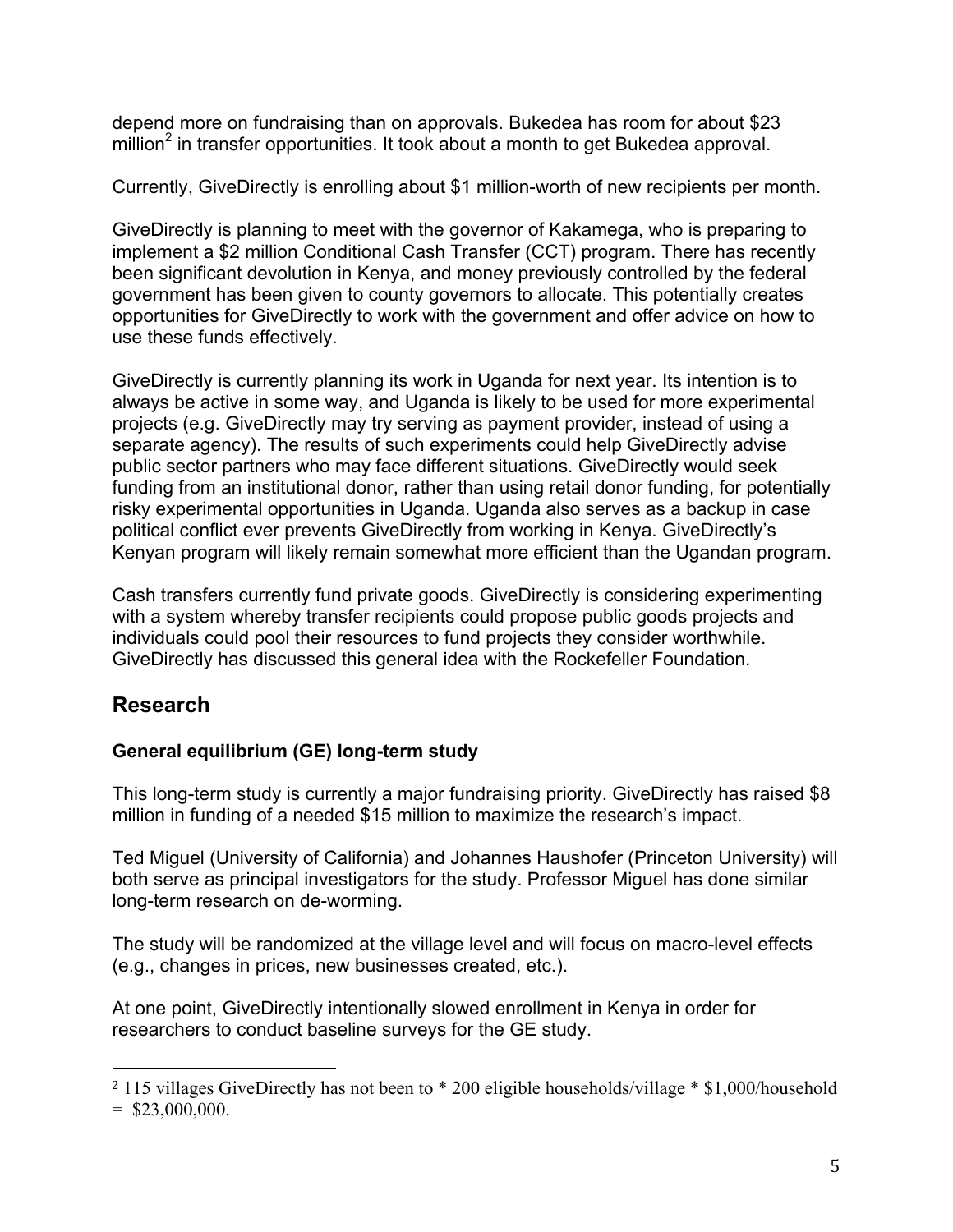#### **Basic income guarantee study**

GiveDirectly would like to conduct a separate study on the effects of a basic income guarantee. The annual cash transfers involved would be smaller than those in GiveDirectly's standard program but granted consistently throughout the recipient's life. GiveDirectly is interested in whether people would take greater risks if they know that their basic needs are met. This study could use the same control-group villages as the GE study.

### **Segovia**

Segovia, a new for-profit company started by GiveDirectly board member Michael Faye, with the involvement of Dr. Niehaus and GiveDirectly board member Chris Hughes, has been incorporated, received a convertible note, and will be working on Series A financing over the next few months. The team, headed by Mr. Faye, consists of:

- A chief of staff
- A Vice President of engineering
- Two full-time engineers
- A full-time designer
- A part-time employee in a product role

Segovia's engineering team is currently working exclusively on GiveDirectly deployment. Mr. Faye and Dr. Niehaus are currently seeking Segovia's first non-GiveDirectly paying client.

Segovia is not currently designed to implement programs. In the future, it may be able to offer technical assistance or implementation services. If both GiveDirectly and Segovia were offering these services, GiveDirectly would likely be more selective about the type of projects it undertakes, while Segovia would be willing to implement projects that are not designed in a way that GiveDirectly would consider optimal. Dr. Niehaus would step out of board decisions determining whether GiveDirectly should take a certain project.

Segovia talks to GiveDirectly staff members Piali Mukhopadhyay, Joe Huston, and Stuart Skeates once per week, and Caroline Toth daily. Dr. Niehaus has been spending about 5-10% of his time on Segovia, which is slightly less than he had expected to spend during the past months.

#### **New board members**

GiveDirectly recently added two new board members:

- Jacquelline Fuller, Director
- Bill Meehan, Director